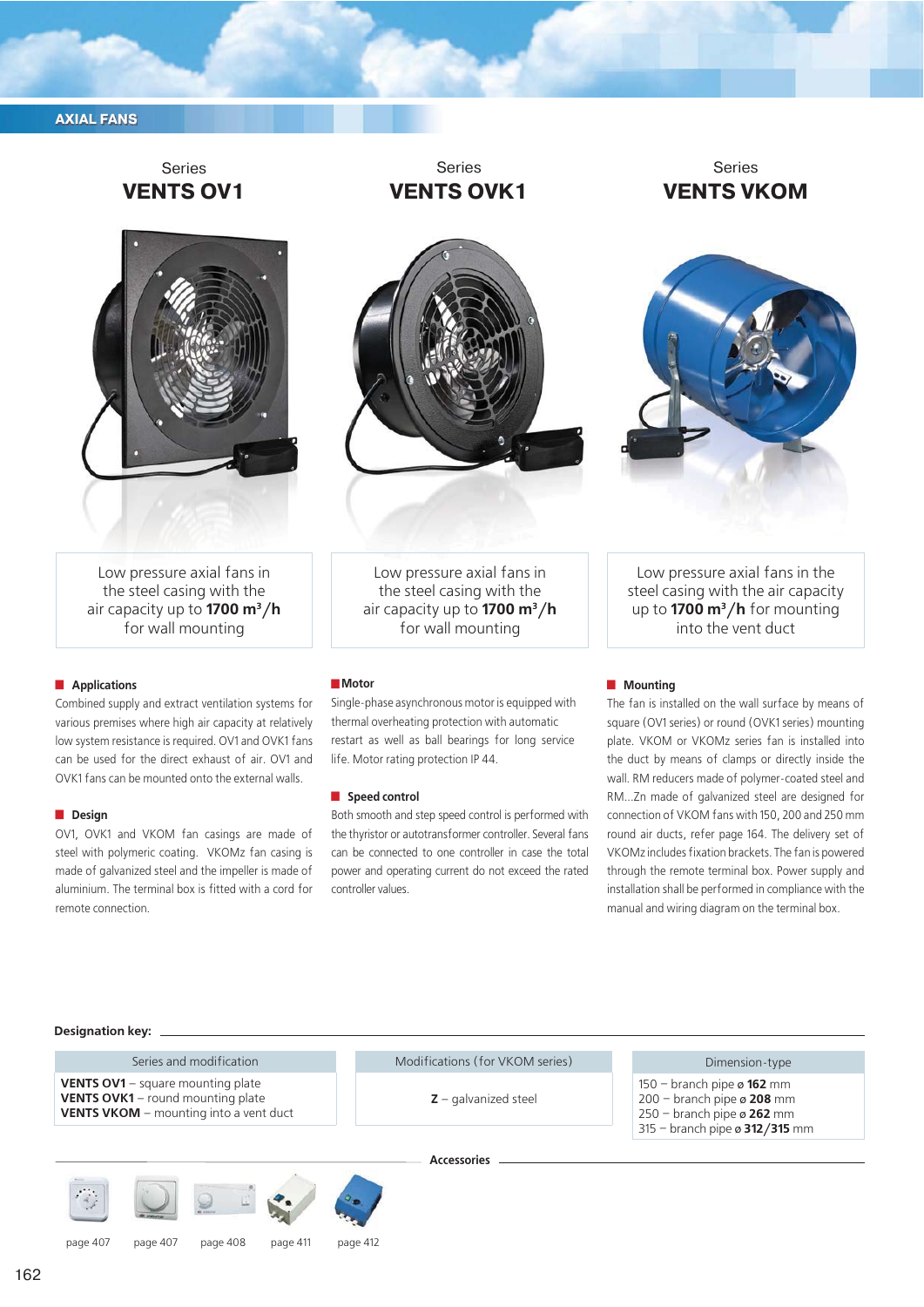**Technical data:**

|                                         | OVI /<br>OVK1 $/$<br><b>VKOM</b><br>150 | OVI /<br>OVK1 $/$<br><b>VKOM</b><br>200                                                       | OVI /<br>OVK1 $/$<br><b>VKOM</b><br>250 | OVI /<br>OVK1 $/$<br><b>VKOM</b><br>315 |
|-----------------------------------------|-----------------------------------------|-----------------------------------------------------------------------------------------------|-----------------------------------------|-----------------------------------------|
| Voltage [V / 50 Hz]                     | 230                                     | 230                                                                                           | 230                                     | 230                                     |
| Power [W]                               | 36                                      | 43                                                                                            | 68                                      | 110                                     |
| Current [A]                             | 0.26                                    | 0.28                                                                                          | 0.48                                    | 0.75                                    |
| Max. air capacity $\lceil m^3/h \rceil$ | 200                                     | 405                                                                                           | 1070                                    | 1700                                    |
| $RPM$ [min <sup>-1</sup> ]              | 1300                                    | 1300                                                                                          | 1300                                    | 1300                                    |
| Noise level at 3 m [dBA]                | 33                                      | 32                                                                                            | 48                                      | 54                                      |
| Max. transported air temperature [°C]   | 40                                      | 40                                                                                            | 40                                      | 40                                      |
|                                         |                                         | Protection rating IP 24 (VKOM IP X4) IP 24 (VKOM IP X4) IP 24 (VKOM IP X4) IP 24 (VKOM IP X4) |                                         |                                         |



**Fixation bracket for surface mounting of VKOM (VKOMz) series fan**

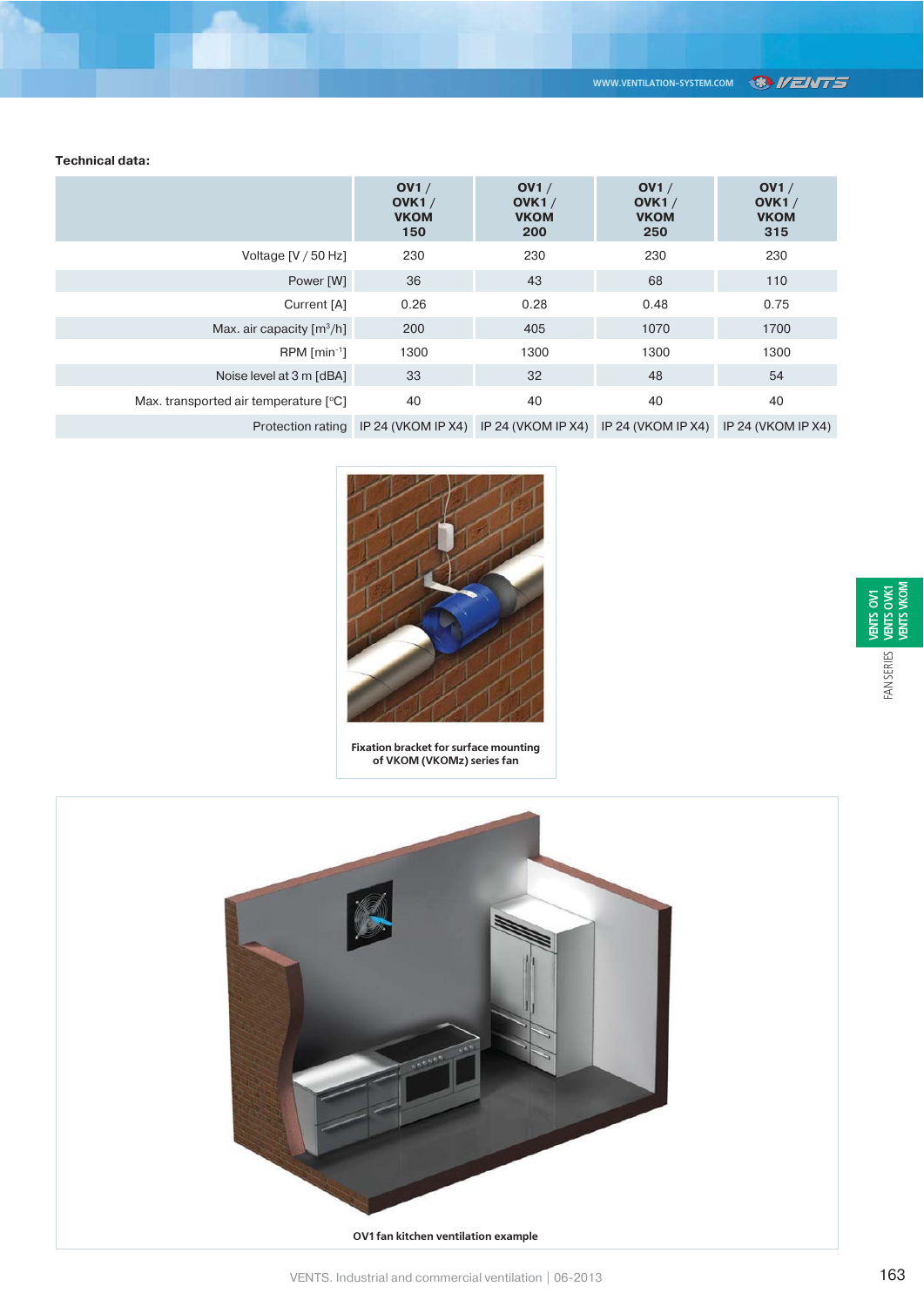# **AXIAL FANS**

## **Fan overall dimensions:**

|             |     | Dimensions [mm] | Weight |                |     |      |
|-------------|-----|-----------------|--------|----------------|-----|------|
| <b>Type</b> | ØD  | Ød              | в      | B <sub>1</sub> |     | [kg] |
| OV1 150     | 162 |                 | 250    | 210            | 120 | 2.5  |
| OV1 200     | 208 | 7               | 312    | 260            | 120 | 3.0  |
| OV1 250     | 262 |                 | 370    | 320            | 140 | 3.5  |
| OV1 315     | 312 | 9               | 430    | 380            | 170 | 6.1  |



### **Fan overall dimensions:**

|                |     |     | Dimensions [mm] |    |     | Weight | OVK <sup>1</sup> |
|----------------|-----|-----|-----------------|----|-----|--------|------------------|
| Type           | ØD  | ØD1 | ØD <sub>2</sub> | Ød |     | [kg]   |                  |
| OVK1 150       | 162 | 190 | 220             |    | 120 | 2.5    |                  |
| <b>OVK1200</b> | 208 | 270 | 300             |    | 120 | 2.5    |                  |
| OVK1 250       | 262 | 330 | 360             |    | 140 | 3.0    | Ød               |
| <b>OVK1315</b> | 312 | 390 | 420             | 9  | 170 | 5.1    |                  |



### **Fan overall dimensions:**

|                 |     |     | Dimensions [mm] |    |    | Weight | <b>VKOM</b> |
|-----------------|-----|-----|-----------------|----|----|--------|-------------|
| Type            | ØD  | B   |                 | L1 | L3 | [kg]   |             |
| <b>VKOM 150</b> | 162 | 183 | 220             | 40 | 30 | 1.8    | ØD          |
| <b>VKOM 200</b> | 208 | 228 | 220             | 40 | 30 | 2.4    |             |
| <b>VKOM 250</b> | 262 | 283 | 270             | 55 | 30 | 3.7    | $\circ$     |
| <b>VKOM 315</b> | 315 | 337 | 278             | 55 | 40 | 4.9    |             |

# **Overall dimensions of reducers for VKOM fan series:**

| Type       |     | Weight |     |    |      |
|------------|-----|--------|-----|----|------|
|            | ØD  | ØD1    | н   | H1 | [kg] |
| RM 148/158 | 148 | 158    | 140 | 55 | 0.3  |
| RM 198/204 | 198 | 204    | 140 | 55 | 0.4  |
| RM 248/258 | 248 | 258    | 150 | 65 | 0.42 |

### **Reducer RM for VKOM series fan**